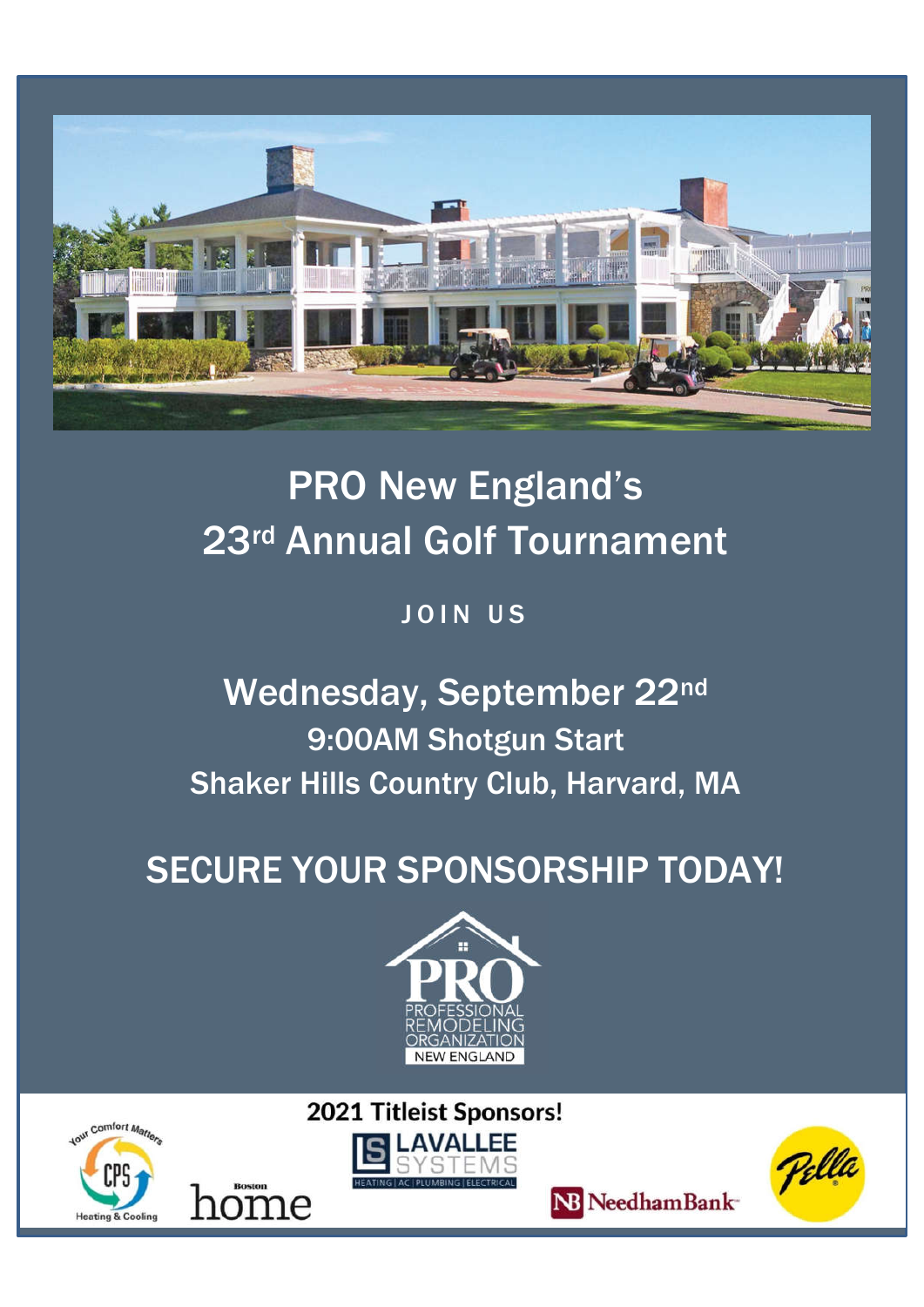## B E C O M E A S P O N S O R

\_\_\_\_\_\_\_\_\_\_\_\_\_\_\_\_\_\_\_\_\_\_\_\_\_\_\_\_\_\_\_\_\_\_\_\_\_\_\_\_

### TITLEIST SPONSOR (\$2,400)

*Includes…* Golf for Four Own the Hole Sponsorship with On Course Presence Full Page Ad in Event Program Signage throughout Event And more!

\_\_\_\_\_\_\_\_\_\_\_\_\_\_\_\_\_\_\_\_\_\_\_\_\_\_\_\_\_\_\_\_\_\_\_\_\_\_\_\_

**LEADERBOARD AIR CANNON SPONSOR (\$1500) - SOLD**<br>Sponsor this course favorite. Golfers use the unique Air Cannon to shoot their ball on this par 4 hole. The proceeds from this course activity benefit the PRO New England Foundation.

**PUTTING CONTEST SPONSOR (\$1,500) - SOLD**<br>Includes signage at the putting green. Proceeds benefit the Jim Marcotte Trade Scholarship fund!

REFRESHMENT SPONSOR (\$800) - SOLD<br>Sponsor the Beverage Pavilion. Includes signage and on-course presence at the pavilion.

HOLE-IN-ONE SPONSOR (\$800) - SOLD Includes Signage at the Tee for our Annual \$10,000 Hole-in-One Contest

**OWN-THE-HOLE SPONSOR (\$800)**<br>Spend time with our golfers while they wait to tee off! This exclusive hole sponsorship includes the opportunity to set up your table at the tee. Also includes tee signage and a flag at the pin.

## **BREAKFAST SPONSOR (\$600) - SOLD**<br>Includes Signage at Breakfast

**CONTEST HOLE SPONSOR (\$450)**<br>Choose from Three Contest Hole Sponsorships: Closest to the Pin, Longest Drive, Straightest Drive. Includes Signage at the Tee and Flag at the Pin

**HOLE SPONSOR (\$350)**<br>Hole Sponsorship Includes Signage at the Tee